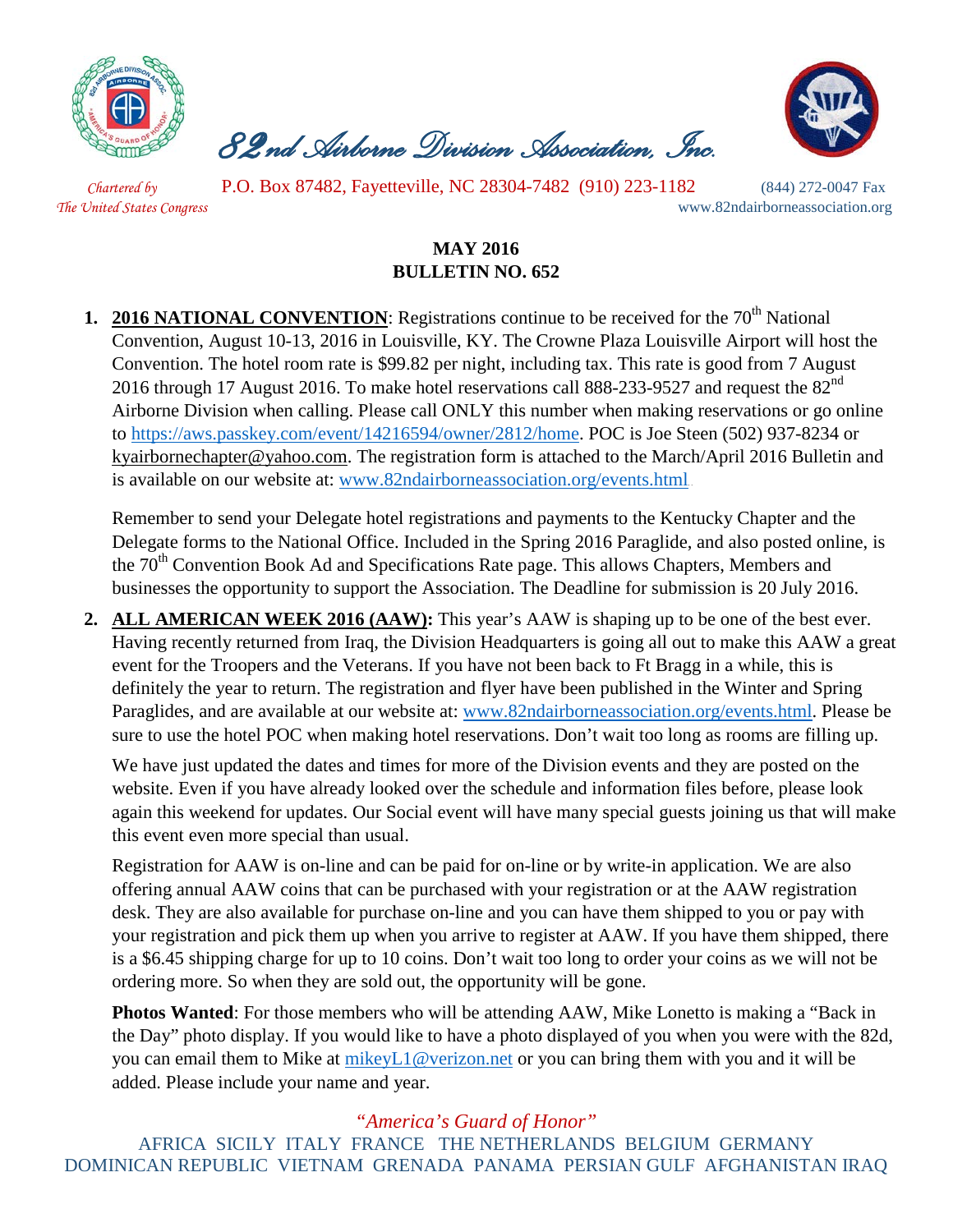



**Auction Baskets**: Please notify National of your Chapter's participation in the Auctions planned throughout AAW. Last year, we did all auctions after the Association's Social on Thursday. This year, we will be having nightly auctions in the hospitality room, as well as at the Social on Thursday. To date, we have only been notified by a few Chapters of their participation. We have asked Chapters to donate a basket which reflects the uniqueness of their state. No basket is too big or too small. Your support is greatly appreciated. Last year we had a wonderful final turnout and a great response to the baskets. We are looking forward to the same this year. Please be sure to include a list of the items in your basket.

**3. 2015 CHAPTER FINANCIAL STATEMENTS**: If you have not yet sent in the 2015 Chapter Financial Statements, you must submit them immediately as the extension deadline is quickly approaching. Any Statements not received will not be added to the Association Group Return and will be the responsibility of the Chapter for filing with the IRS. To date, the following Chapters have completed and returned their Statement:

| San Joaquin Valley             | <b>Central New York</b>   | Golden Gate            | Gateway                  |
|--------------------------------|---------------------------|------------------------|--------------------------|
| Oklahoma All Airborne          | North Central Florida     | London Bridge          | <b>Badger State</b>      |
| Cornhusker                     | Lehigh Valley             | <b>Texas Lone Star</b> | Jacksonville             |
| Rocky Mountain                 | Washington, DC            | Orlando Florida        | <b>Central Jersey</b>    |
| South Florida                  | Don Lassen/Atlanta        | Evergreen State        | Lew Millet MOH           |
| Dan Campbell                   | Greater Daytona           | Tampa Bay              | <b>Greater Rochester</b> |
| <b>COL Reuben Tucker</b>       | <b>CPL Edward Slavin</b>  | CSM Verdugo            | Southern Wisconsin       |
| North Jersey                   | <b>GEN M B Ridgway</b>    | Lobo All Abn           | <b>Kentucky ABN</b>      |
| John Towle/Cleveland           | <b>1SG Leonard Funk</b>   | Central Ohio           | Niagara Frontier         |
| Hadjak/Mokan-Phi               | Low Country               | <b>North Texas</b>     | West Virginia            |
| <b>Hampton Roads</b>           | Walter Hughes/Tri-State   | <b>Blue Ridge</b>      | Akron                    |
| San Diego All ABN              | Northern Arizona          | Mid-America            | Acadiana                 |
| <b>Vulcan Chapter</b>          | Central Pennsylvania      | <b>SGM Pusateri</b>    | <b>West Palm County</b>  |
| <b>James Etherton/Detroit</b>  | <b>Tillman Beikes</b>     | Benavidez-Patterson    | <b>South Texas</b>       |
| 508 ABN Chapter                | Western Upper-Peninsula   | Mid-Michigan           | Idaho                    |
| Montana All ABN                | Northeastern Pennsylvania | Losado-Rubio           | Toledo                   |
| <b>Ben Vandervoort/SAH/HHI</b> | Phoenix Joseph Schwan     | Cohort                 | Chicago                  |
| Virginia State                 | Southern Arizona          | New York Chapter       | 307 ENG BN               |
| John Steele                    | Cincinnati                |                        |                          |

- **4. ASSOCIATION SUSPENSES/DEADLINES:** Please note the following Association deadlines (all information should be sent to Executive Director Bill Bauer, unless otherwise noted):
	- a. Convention Agenda: Requests for item(s) to be placed on the Agenda for the Board's review and action at the Convention must be submitted in writing, and are due *1 June 2016*.

*"America's Guard of Honor"*

AFRICA SICILY ITALY FRANCE THE NETHERLANDS BELGIUM GERMANY DOMINICAN REPUBLIC VIETNAM GRENADA PANAMA PERSIAN GULF AFGHANISTAN IRAQ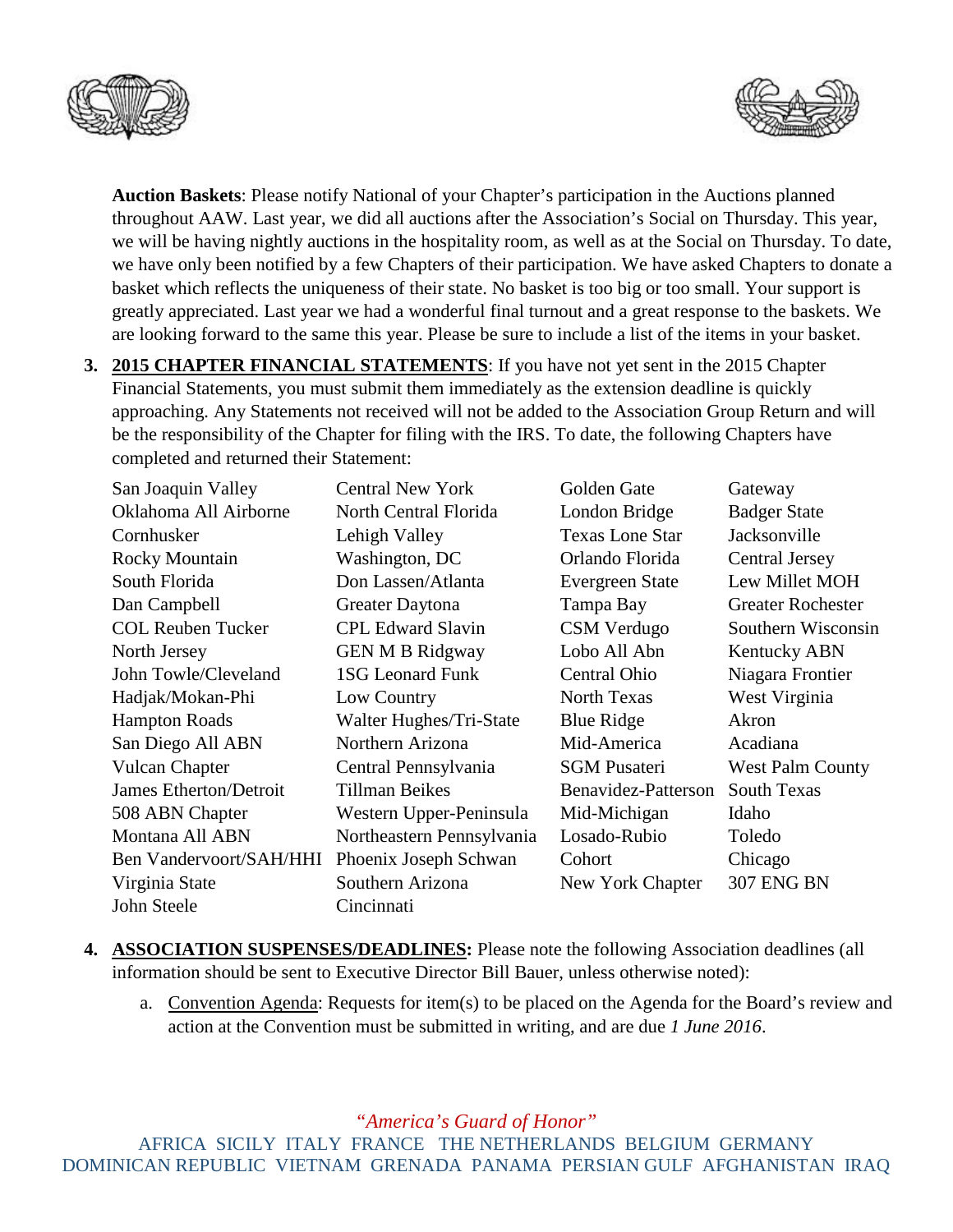



- b. Communication & Public Relations Award Program: Entries must comply with the Communications and Public Awards Program SOP, and are due *1 June 2016* to Chairman/Director T. Ed Herlihy.
- c. Changes to By-Laws: Proposed changes and/or amendments to Chapter or Association By-Laws should be submitted in letter form and signed by the Chapter Chairperson. Proposed changes are *due 29 July 2016*.
- d. National Director Nominations: Nominations are due *1 July 2016*.

The Active 82d Airborne Division Chapters elect their Military Directors and the 82d Airborne Division Commander will appoint the Division Department of Defense Liaison. This year six (6) Veteran Directors will be elected at the Convention and the following Veteran Directors will be leaving office (\* indicates that the Director is eligible for nomination for a second 2-year term):

| *Steve Copening<br>*Joe Steen | *Justin Holmes | <i>*Larry Slavicek</i> |
|-------------------------------|----------------|------------------------|
|                               | Randy Glancy   | Michael Briseno        |

- **5. 82D AIRBORNE ASSOCATION USAA CREDIT CARD:** Please continue to support the Association with the Association USAA Rewards Credit Card. To date, the Association has received over \$125,000 over the past several years. To get a co-branded Association card, please call 855-755- 8263 or go to [www.usaa.com/82nd.](http://www.usaa.com/82nd) We also have a link to this website on the Association website. If you use a credit card, please choose the card that supports the Association.
- **6. DIVISION CHAPLAIN'S FOOD LOCKER SUPPORT:** This month the Association will again be supporting the stocking of the Chaplain's Food Locker. This is a project that the Association had supported in the past and it is now in need of our assistance. The Association is dedicated to ensuring that the Food Locker remains stocked for the Troopers. This will be a great way for the Association to make a direct impact on the lives of the Troopers and Families of the Division and we are very pleased that we can help make a difference.

## **7. WITHIN THE DIVISION AND FORT BRAGG**:

- a. Paratroopers from the 1st Brigade Combat Team, 82nd Airborne Division, along with German paratroopers, conducted jump operations on Sicily drop zone, May 4, at Fort Bragg, NC. The jump was part of Operation Federal Eagle, an annual operation, which gives paratroopers the opportunity to build on relationships and interoperability with their German counterparts.
- b. Congratulations to the [307th Brigade Support Battalion](https://www.facebook.com/307th-Brigade-Support-Battalion-105443661733/) on winning the Philip A. Connelly competition and having the best Team in the Army. The Philip A. Connelly program for Army dining facilities was established in March 1968. It is named in honor of the late Philip A. Connelly, a former International Food Service Executive Association President, who was responsible for obtaining IFSEA sponsorship of Army food service awards.
- c. Congratulations to Capt. Jason Bahmer, 2nd Battalion, 505th Parachute Infantry Regiment, 3rd Brigade Combat Team, and Sgt. 1st Class David Rizo, 37th Brigade Engineer Battalion, 2nd BCT, for winning the 2016 Best Sapper Competition held at Fort Leonard Wood, Missouri, April  $17 - 21$ .

## *"America's Guard of Honor"*

AFRICA SICILY ITALY FRANCE THE NETHERLANDS BELGIUM GERMANY DOMINICAN REPUBLIC VIETNAM GRENADA PANAMA PERSIAN GULF AFGHANISTAN IRAQ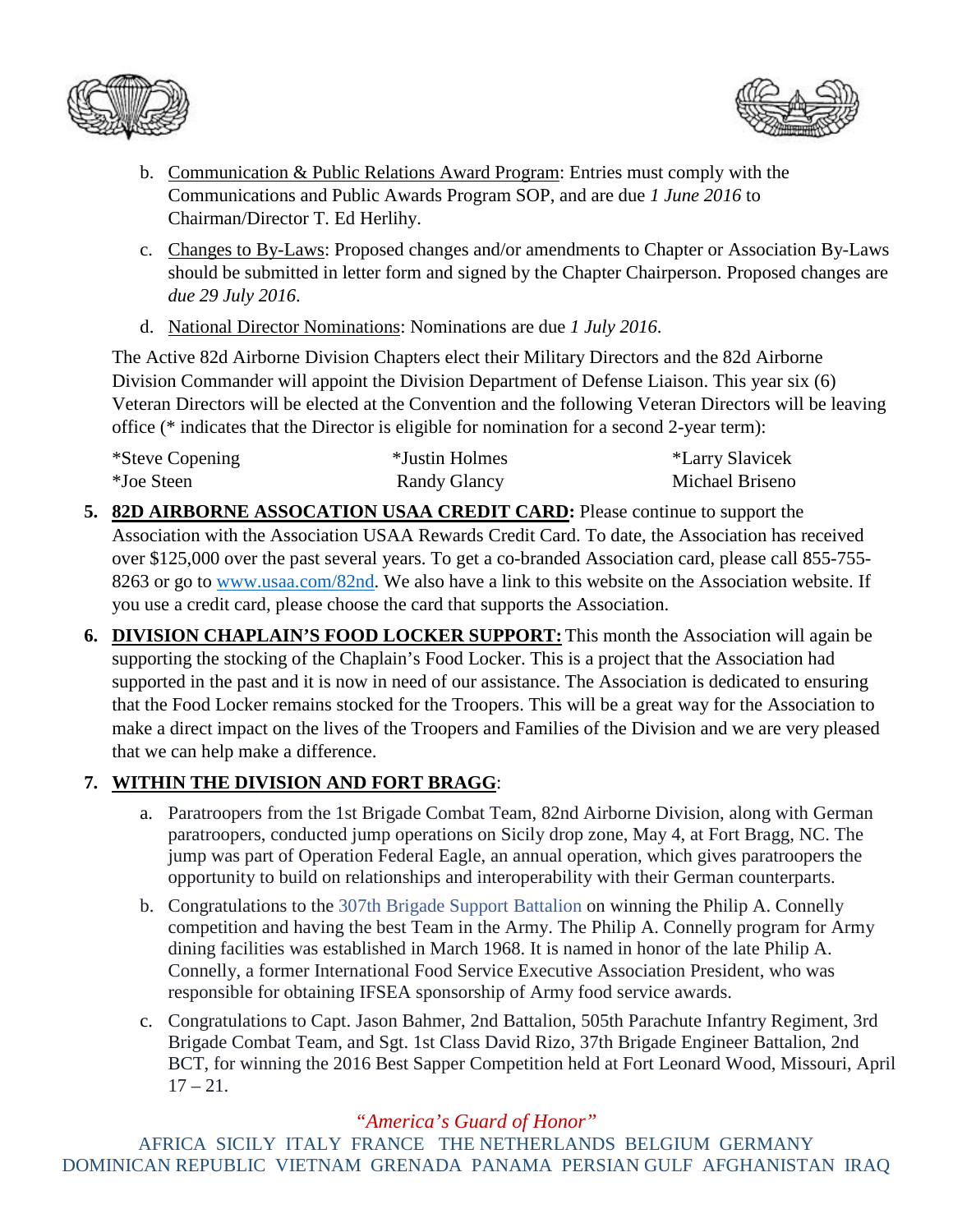



Please visit the following 82d Airborne Division websites: <http://www.dvidshub.net/image> and <http://www.bragg.army.mil/82ND/Pages/default.aspx> to find out more about these articles and what is happening within the Division. Also, don't forget to check out the Division's Facebook page at: https://www.facebook.com/82ndAirborneDivision/?fref=ts .

**8. TAPS**: When reporting Members who have passed away, *please* include as much information as possible, to include, date of death, spouse's name, and unit(s) served. A copy of the obituary is also very helpful. Please do not send them just in the Newsletters. We try to read them all, but sometimes we miss information.

The Executive Director is hoping to pay special tribute to the loss of any of our WW II Veterans who were so instrumental to the chartering of our Association. If a WW II Veteran from your Chapter passes, please include a special tribute, including some of their military history, into your chapter newsletter for inclusion into the Paraglide.

- **9. E-NEWS BULLETIN**: If you are not already receiving the E-News Bulletin please subscribe to this publication by going to the Association's webpage 'What's New' link at: [http://www.82ndairborneassociation.org/what-s-new.html.](http://www.82ndairborneassociation.org/what-s-new.html) By subscribing you will receive articles of interest concerning Ft Bragg, the 82d Airborne Division, Veterans issues and other information from around the Military.
- **10. ASSOCIATION UPCOMING EVENTS**: Please announce the following upcoming regional events at Chapter meetings, via the Chapter newsletter and website. Registration and information on these events were published in the Paraglide and also on the Association's website at the 'Events' link: [www.82ndairborneassociation.org/events.html.](http://www.82ndairborneassociation.org/events.html)
	- a. **54<sup>th</sup> All Ohio Days, 6-8 October 2016**: is at Miamisburg, OH and is hosted by the GEN M B Ridgway Chapter. POC is Treasurer Dan Lee 859-371-1001. The host hotel is Double Tree Suites 937-531-5004.

*Please be sure to notify National of upcoming events so that we can let all our Membership know!*

- **11. 2nd ANNUAL ASSOCIATION 50/50 RAFFLE**: Please continue to promote our second Annual 50/50 raffle so that we can make it even more successful than last year's raffle. The drawing will be held on Saturday, 13 August 2016 during the Airborne Heritage Banquet at our 70<sup>th</sup> National Convention in Louisville, Kentucky.
- **12. OFFICIAL ASSOCIATION FACEBOOK PAGE**: 'Like Us' at [https://www.facebook.com/82nd-](https://www.facebook.com/82nd-Airborne-Division-Association-675341502555480)[Airborne-Division-Association-675341502555480.](https://www.facebook.com/82nd-Airborne-Division-Association-675341502555480) *This is the ONLY official Facebook page of the Association. We have no affiliation with any other sites that are using the Association's name!* We would love to receive pictures from the Chapters of events that they have hosted to share with our members!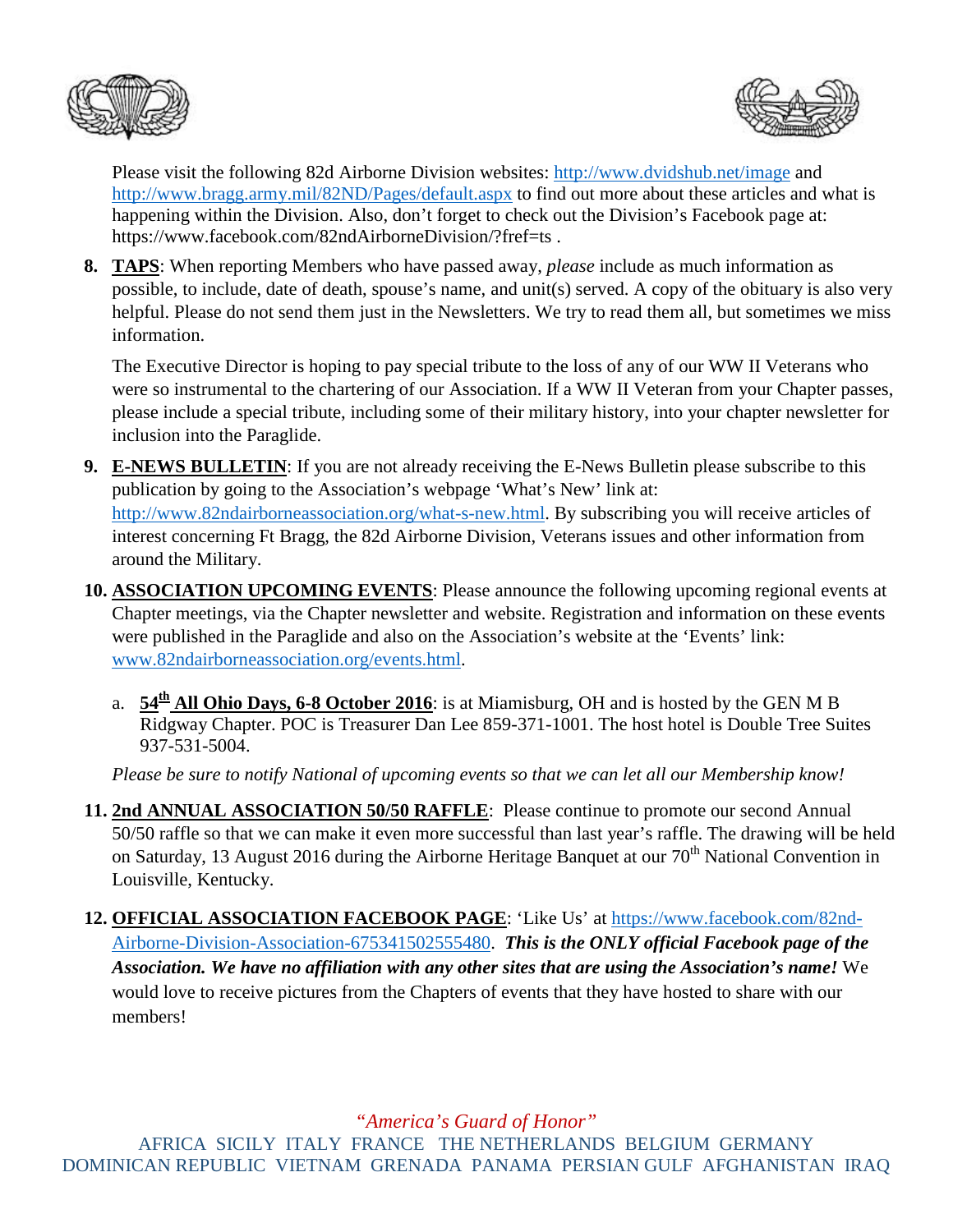



- **13. ARMED FORCES DAY**: Show your pride and patriotism by displaying our American Flag, and remember to pay tribute to all in uniform and show our support for them and their Families. I want to thank all of you for your service to our great Nation.
- **14. MEMORIAL DAY**: On Memorial Day let us remember all the brave men and women who gave their lives to ensure we are able to enjoy the freedoms they have provided us. All gave some…. Some gave all…. Remember them this Memorial Day.
- **15. NEW DATABASE INFORMATION:** We at National know that the new membership lists that we have sent you may have names duplicated, members who are no longer in your Chapters, annual members that are listed as Life members and other issues contained in them. The problem comes in how the new database translates the data from the old database. I know how hard our Chapters have worked on cleaning up their lists and I apologize for this inconvenience, but I assure you it will be worth it in the end. Those members that are listed as Life members, but are not, do not have Life member numbers or cards, and will still come up on the delinquent list when their membership expires. The National office was able to clear up thousands of the duplicates, but the ones we were unable to distinguish the proper information on we are hoping to get the correct information from the Chapters.

Once completed, the new database will give us many of the capabilities that the Chapters have requested in the past. It will now automatically send you updated reports every 12 weeks, and once we have cleared up all the discrepancies, we will set it to automatically generate and send reports to the Chapters once a month. Please understand that it will take us some time to enter all the corrections you send us, so it may take a couple of reports before we have made all the corrections. We will notify Chapters as their rosters are updated. We are hoping to get some volunteers over the summer to help us complete this task quicker.

Again, in the long run, this database will help us to better service the Chapters and our members, and will allow us to be more responsive to your requests. Please be patient with us in this time of transition.

**16. CHAPTER EMAIL ACCOUNTS**: As our new database comes fully on line, we will also have our own email server that will allow us to set up email accounts for all of our Chapters. This will allow us to send all Chapter information to one source which will not change every time Chapter officers change, and can allow Chapters to give several members access to that email account to stay informed on what is going on directly. When Chapter officers change, you can simply change the password to the email account if you feel the need. By doing this, it will eliminate the chance of email addresses not being changed in the system in a timely manner, and will ensure your continued receipt of Chapter information without delay. It will also assist us by not having to make changes constantly to the system, and the possibility of getting email accounts wrong and having to contact you to clear the issue up.

*"America's Guard of Honor"* AFRICA SICILY ITALY FRANCE THE NETHERLANDS BELGIUM GERMANY DOMINICAN REPUBLIC VIETNAM GRENADA PANAMA PERSIAN GULF AFGHANISTAN IRAQ